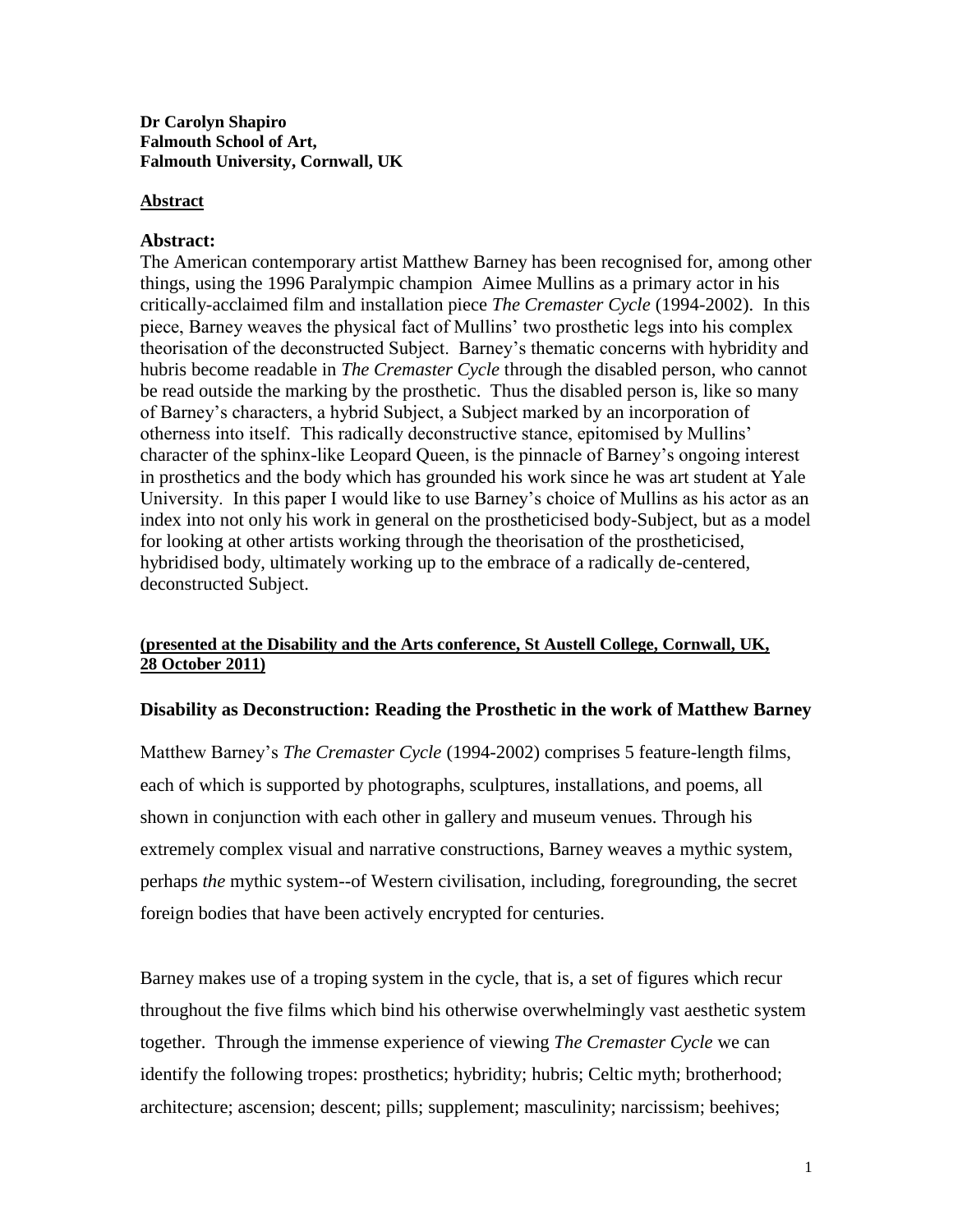verticality; climbing; foundation; ligament; myth; Master and Apprentice; blood atonement; cars; femininity; betrayal; and, finally, Matthew Barney himself. Today we tackle the tropes of prosthetics, hybridity and hubris.

The body is the paradigm, the theoretical framework, the wedge of deconstruction in all of Barney's work. This paper follows Barney's dismantling of the unified, coherent, selfpresent, able, metaphysical body which has persisted only, and arguably, *in order to*, foreclose the prosthetic and all the prosthetic carries with it. For, like writing's relation to the unmediated presence of Speech, the prosthetic attachment to and penetration into "the body" introduces artificiality, death, otherness, and a hybridity which indicate a certain danger or threat.

Matthew Barney as a theorist of "the prosthetic" means that he is also a theorist of "incorporation." When we think of what "incorporation" means in a legal or every day sense, an entity or "body" incorporates something outside of itself which becomes integrated into "itself"—thereby constituting "itself" as an "itself"—a body "proper", with an "ownness". But Barney constantly throws this contained, unified "ownness" into question. Bodies are *not* containable; their boundaries are always trespassed either from within—as seepage-- or from without—as sites of penetration by non-organic substances.

At this point we might consider Barney's unusual but highly effective use of material in his sculpture. The sculptures, which he has described as the primary vehicles for his films, are made of petroleum jelly – tons and tons of it. He also creates, for the display of his drawings and photographs, self-lubricating picture frames, which ooze into the image. **figure 1: Barney's self-lubricating frames:**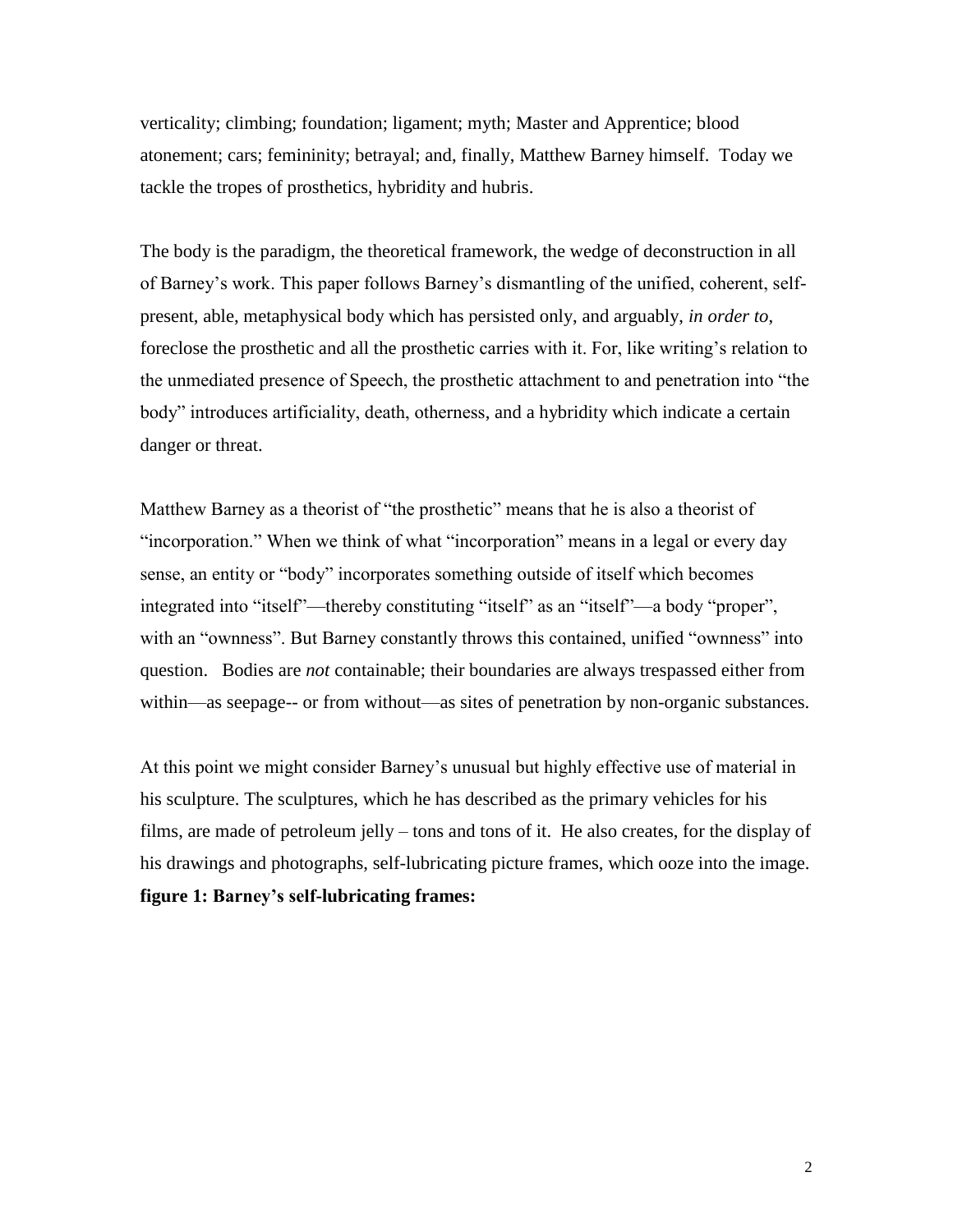

The "ooziness" of the medium is, for Barney, an expression of what he describes as the state of *potential*, of the energetic possibility, of the *entropy* of matter and of the body.

The premiere of the film *Cremaster 3*, sponsored by the London-based organisation ArtAngel, took place at the Ritzy Cinema in Brixton, London, in 2002. Barney and his crew built a large wooden frame in the cinema lobby. The re-inforced plywood was 4 feet high and over 16 feet wide, and curved around the space of the lobby. The crew then filled the framework with a mixture of butter-colored material made of 3 parts petroleum jelly to one part wax. There were TEN TONS of this stuff!!!!! Barney had had it trucked in from a factory in the Midlands and pumped hot, into the wooden mold.

His plan was to unbolt the mould and take all the wooden support away, once the jelly had solidified. Five video monitors were installed in pentagonal form just above the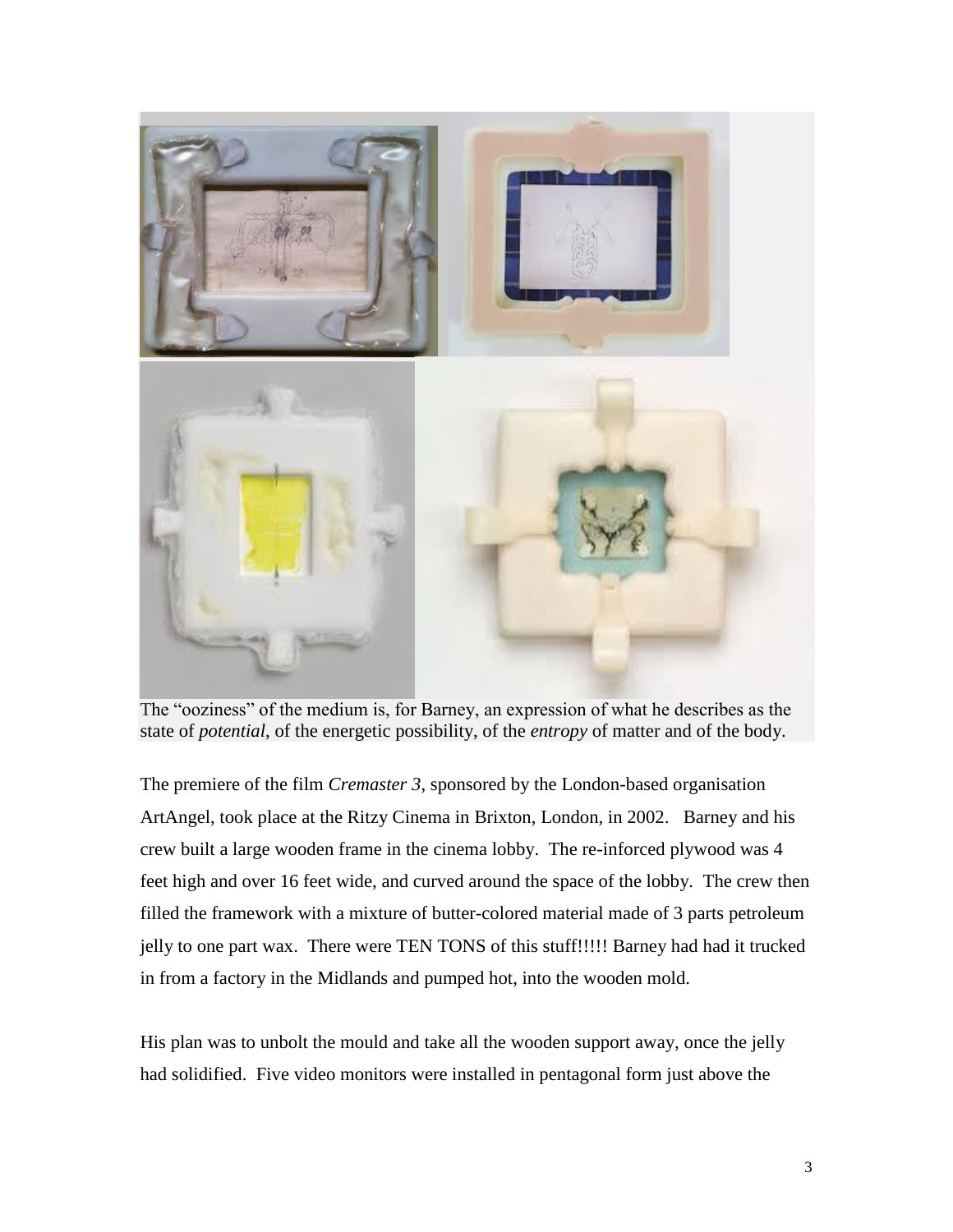installation, each one playing a different part of the Cremaster film cycle, simultaneously, through the three weeks that the sculpture remained on view.

However, the mixture never did quite solidify, and, when Barney removed the wooden frame, the jelly escaped all over the lobby. Although this was not in the plans, Barney welcomed the unstable potential of the medium, and was happy to be what he described as "at the mercy of the material." (Tomkins, 57)



## **figure 2:petroleum for** *Cremaster*

Being at the material's mercy was similar to what happened when he imposed restraints upon his own body in his former work, since he was a student at Yale in 1987. This was the *Drawing Restraint* series, in which he experimented with the fact that one just had to see where the resistance (or in the case of the jelly, the lack of it) took the work. Barney loves this idea of imposing resistance, such as harnesses or other restraining devices that dictated the outcome of his drawings. Relatedly, he is also interested in what happens when a foreign object is introduced into a body. This foreign object might be a surgical instrument; it might be another species; it might be a prosthetic limb, it might be a dose of steroids. It could be any object which is, supposedly, outside of the given entity. For Barney, the boundaries and limits of any given entity, always figured as a *bodily* entity, are always full of holes, sites which open up the body to penetration from the outside, or, which allow for leakage and secretions emanating from the body. This inherent instability of bodily boundaries is the key motif in *The Cremaster Cycle*, and in all of Barney's work. His designated openings, or holes, deconstruct any kind of idealised, organic intactness of the body; the body is never a unified, uniform closed system; it is constantly inviting and negotiating the incorporation what is *other to it*. Hence, we arrive at the prosthetics and hybridity central to *Cremaster*.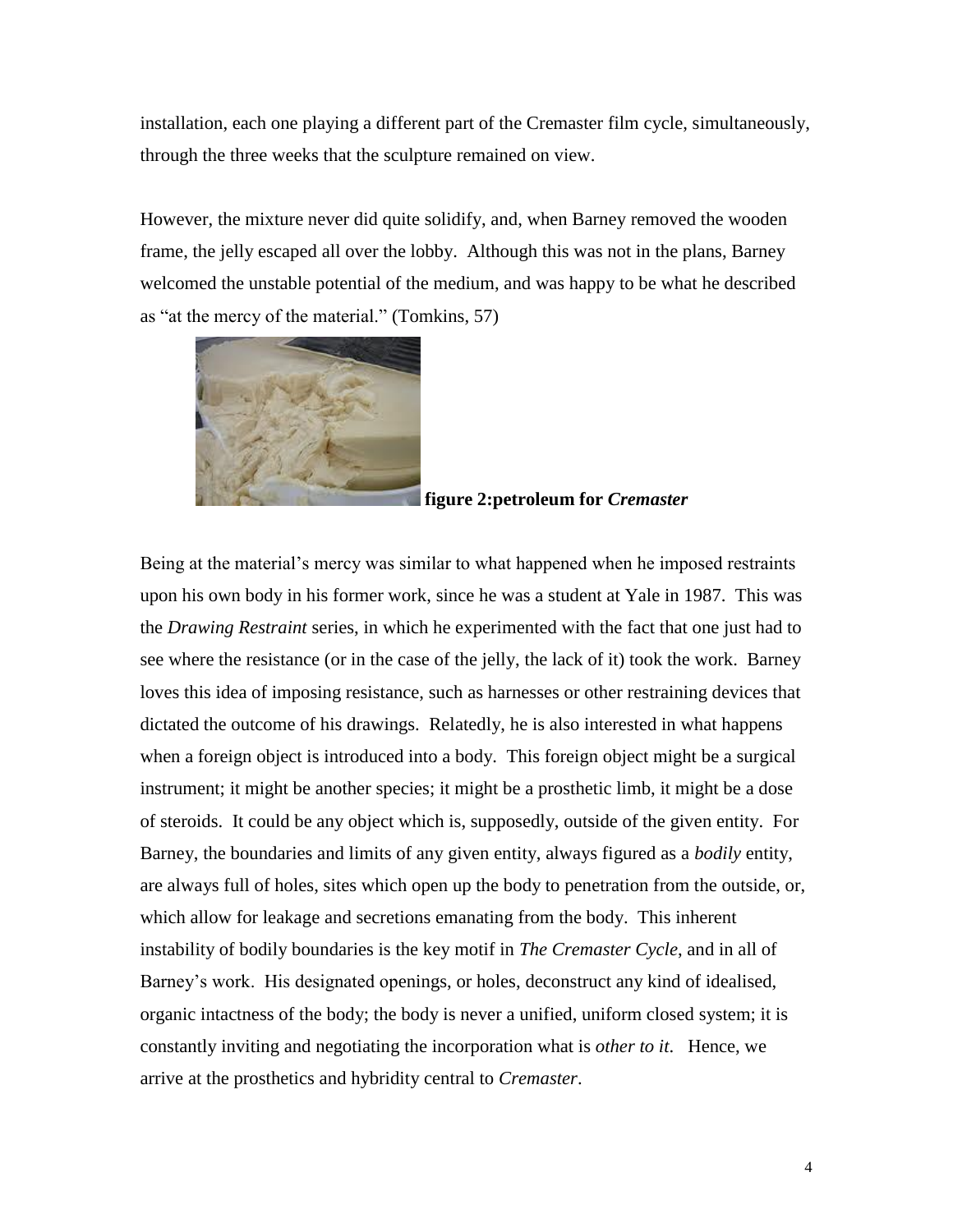### Aimee

No doubt you may all be waiting to hear more on the ostensible topic of this paper, which is Barney's use of the double-amputee Aimee Mullins as actor in his films, particularly in *Cremaster 3*, in which Mullins plays multiple roles.

# **figure 3: Mullins as supemodel in Alexander McQueen; and on the cover of DAZED magazine:**



Mullins was born without fibulae and when she was a year old, both legs were amputated at the knees. She was always athletic (like Barney himself, a teenage football star), and when she was a student at Georgetown University, she competed with ablebodied people on Georgetown's nationally-ranked Division 1 track team, with the aid of woven carbon fiber prostheses modeled after the hind legs of a cheetah. She went on to set world records in various sprint competitions and participated in the 1996 Paralympics. In 1999 she was asked to model for Alexander McQueen and since then has continued modeling and acting. Matthew Barney's *Cremaster 3* was her first job as a film actor.

In the book *The Prosthetic Impulse*, theorist Marquand Smith observes what he calls the ―technofetishism‖ of Mullins by the press and media, that is, the fetishistic eroticization of Mullins' prosthesis—at the expense of her being read or seen as an amputee. Mullins, he writes, was embraced as a "Cyborgian sex kitten"; a pinnacle of "posthuman" progress‖, but this entailed that she was never permitted to be embraced as an amputee or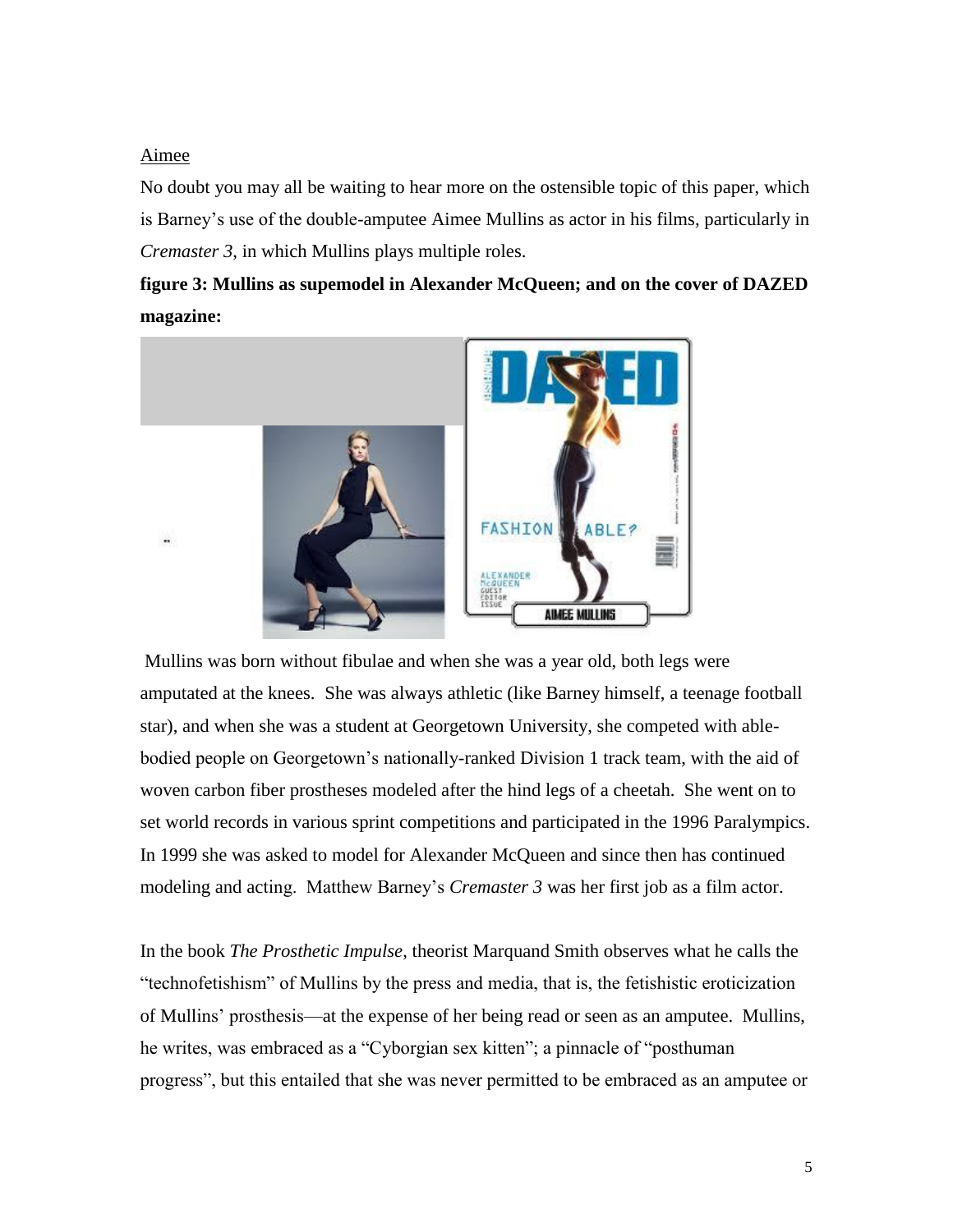disabled person. (Smith, 58) Barney, however, in Smith's critical view, does not fall into the fantasy of technofetishism with regard to Mullins. Barney's awareness of the technofetishism surrounding Mullins foregrounds the technofetishism and creates a critical distance from it. And Barney would have liked Mullins to play a role without any prosthesis, but Mullins declined, saying it would have been too intimate not to have a barrier between her body and the floor.

# **Figure 4: Cremaster 3, Mullins as Cheetah and Barney as Entered Apprentice, Guggenheim Museum:**



**Figure 5: "The Order" in Cremaster 3:**

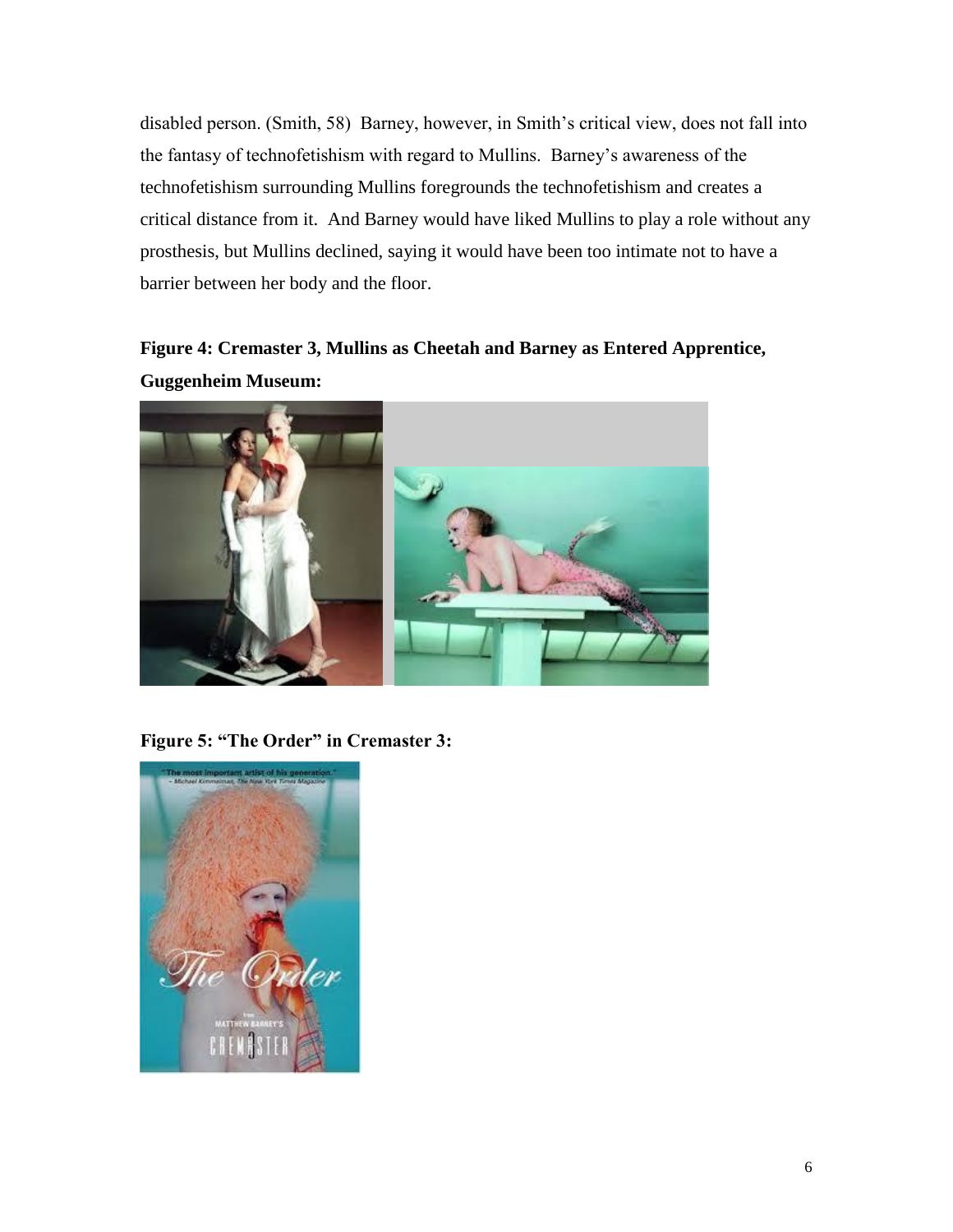"The Order" is the title of the film segment of Cremaster 3 set in the Guggenheim Museum in New York, where the final installation of all 5 parts of the Cremaster Cycle took place, which we'll look at soon. "The Order" has several meanings. In a general sense, an "order" is a command that needs to be followed. But in the context of the Cremaster-3, "The order" refers to the name Freemasons give themselves for their collective brotherly body; it is another name for Freemasonry itself. Site specifically, "the Order" refers to the ritualistic and narrative sequence in which the museum viewer participates upon his or her ascent up the spiral of the Guggenheim. Barney's narrative sequence here mimes the ritual of the Masonic  $3<sup>rd</sup>$  Degree, the degree into which a candidate must be initiated before he is permitted to join the brotherhood. Thus we, as spectators, are being initiated, raised to the  $3<sup>rd</sup>$  Degree. Which of course, we aren't really.

But Barney effectively collapses the boundary, bursts the "cement bonds" (as described by the Freemasons in their own rhetoric) of fraternal secrecy, and betrays all the secrets, even the most guarded one of all, the secret of all secrets: that the  $3<sup>rd</sup>$  degree ritual reenacts a primal murder, that of Hiram, builder of King Solomon's Temple. The initiate is maimed 3 times, with 3 different masons' tools, by 3 assassins. The initiators play the part of these assassins, wielding the tools of the architectural trade, and the initiate, playing Hiram, then falls into the coffin outline on the floor, either in a Masonic Lodge, or, here, on the Guggenheim floor. Mullins's and Barney's characters dance and fight around this coffin outline. See the following clip from "Cremaster 3": **<http://www.youtube.com/watch?v=Nx8jhc2Frh4>**

And what happened to the murdered body of Hiram as prescribed by Masonic ritual? All sorts of things, which are also part of the ritual.

**Figure 6: The "5 Points of Fellowship" component of Masonic 3rd degree ritual as interpreted by Barney:**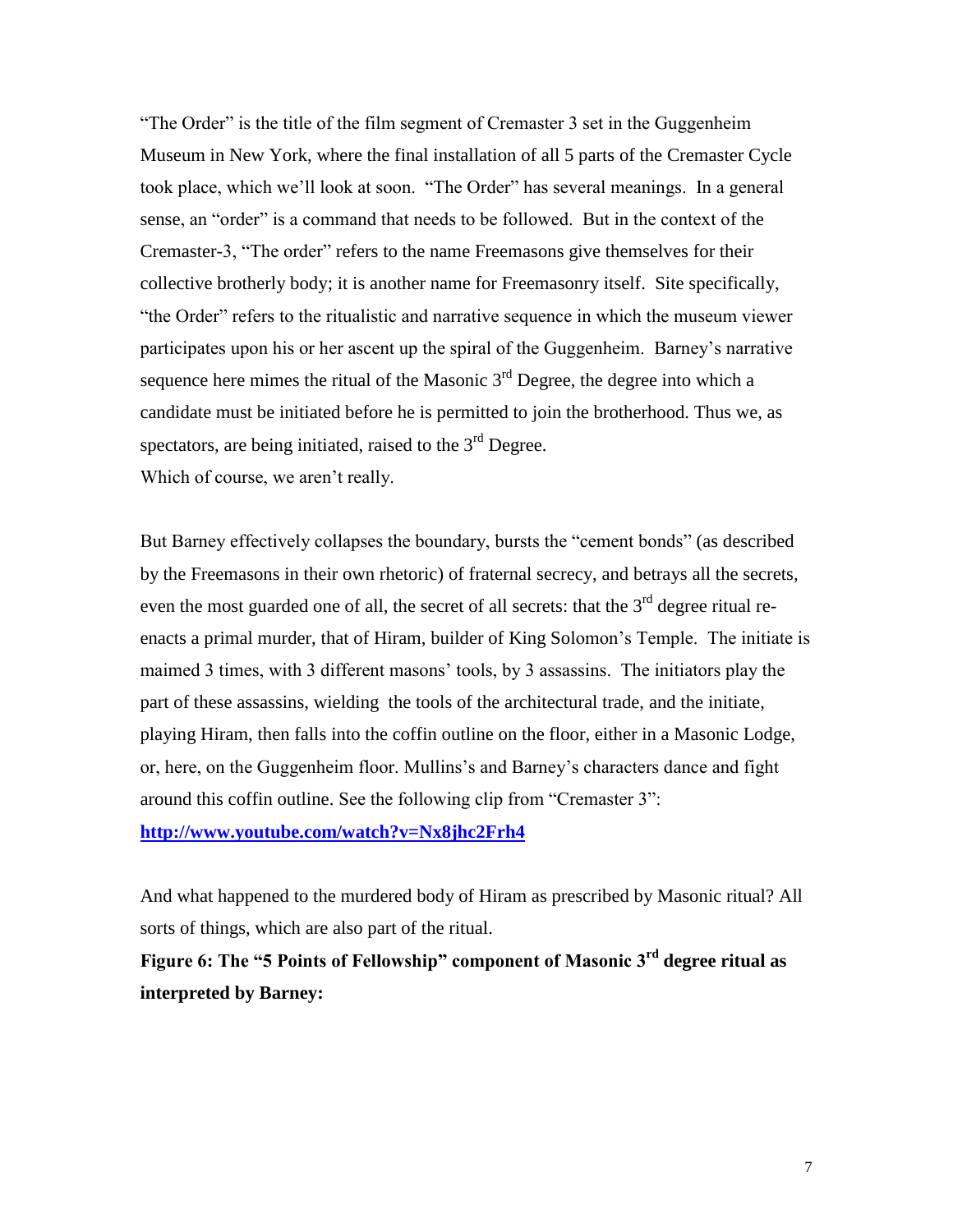

But on another level, a collective unconscious level, the corpse of Hiram remained a secret body at the heart of Freemasonry, around which an entire culture grew; it is a foreign, dead body that remains hidden for centuries. It inaugurates and supports an economy. Psychoanalytically speaking, the dead body of Hiram becomes *incorporated* into the living fraternal body.



#### **Figure 7: Cremaster 2, 3: the corpse of Gary Gilmore:**

In Barney's narrative, the naughty Masonic Apprentice who was building the Chrysler Building cheated and did not lay a pure ashlar square; instead, he shortcut the process. Instead of carving a perfect square foundation, he pours cement into a mold, which, bizarrely, is the inside of a Chrysler car—the same Chrysler car which held the corpse of Gary Gilmore in another part of the Cremaster narrative. Thus instead of the perfect square for the foundation of the Chrysler Building in New York, effectively the dead body was the keystone. For his hubris, the apprentice gets punished in various ways. His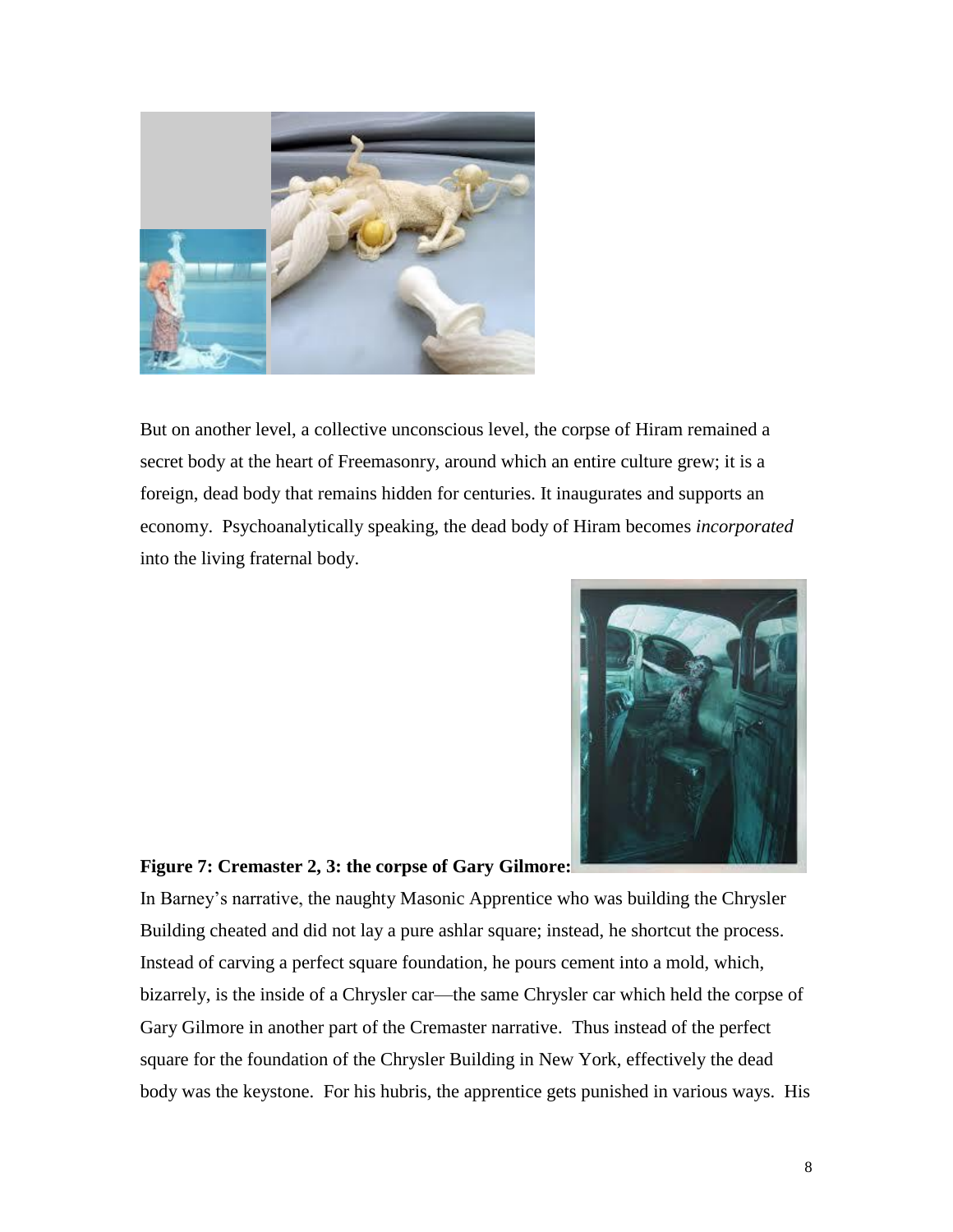nosebleeds indicate that he has gone too high; he has dared to ascend beyond his place to challenge the father figure/Master Mason, played by the sculptor Richard Serra.



**Figure 8: Richard Serra as Master Mason:**

### **Figure 9: Cremaster 3, potatoes/bee larvae wedged into the Chrysler Building bar**



### **with prostheticized woman (Aimee Mullins):**

Throughout *The Cremaster Cycle* Barney deploys tropes of introduced foreign bodies, incorporated intact into a given entity. Psychoanalytically, this inclusion indicates an unsuccessful mourning, a melancholic disposition, and Barney's work most definitely lends itself to theorization in this critical framework. But for the purposes of this paper, I want to emphasize the deconstructive aspect of Barney's trope of inclusion of something foreign, because his tropes perform as radical catalysts to the disunification of the body, making an important wedge into the unified, able-bodied subject of metaphysics and its attendant philosophies.

Etymology teaches us that the incorporation of otherness into a unified perfect body presents a certain danger. Barney investigates this danger in his play between *hybrid* and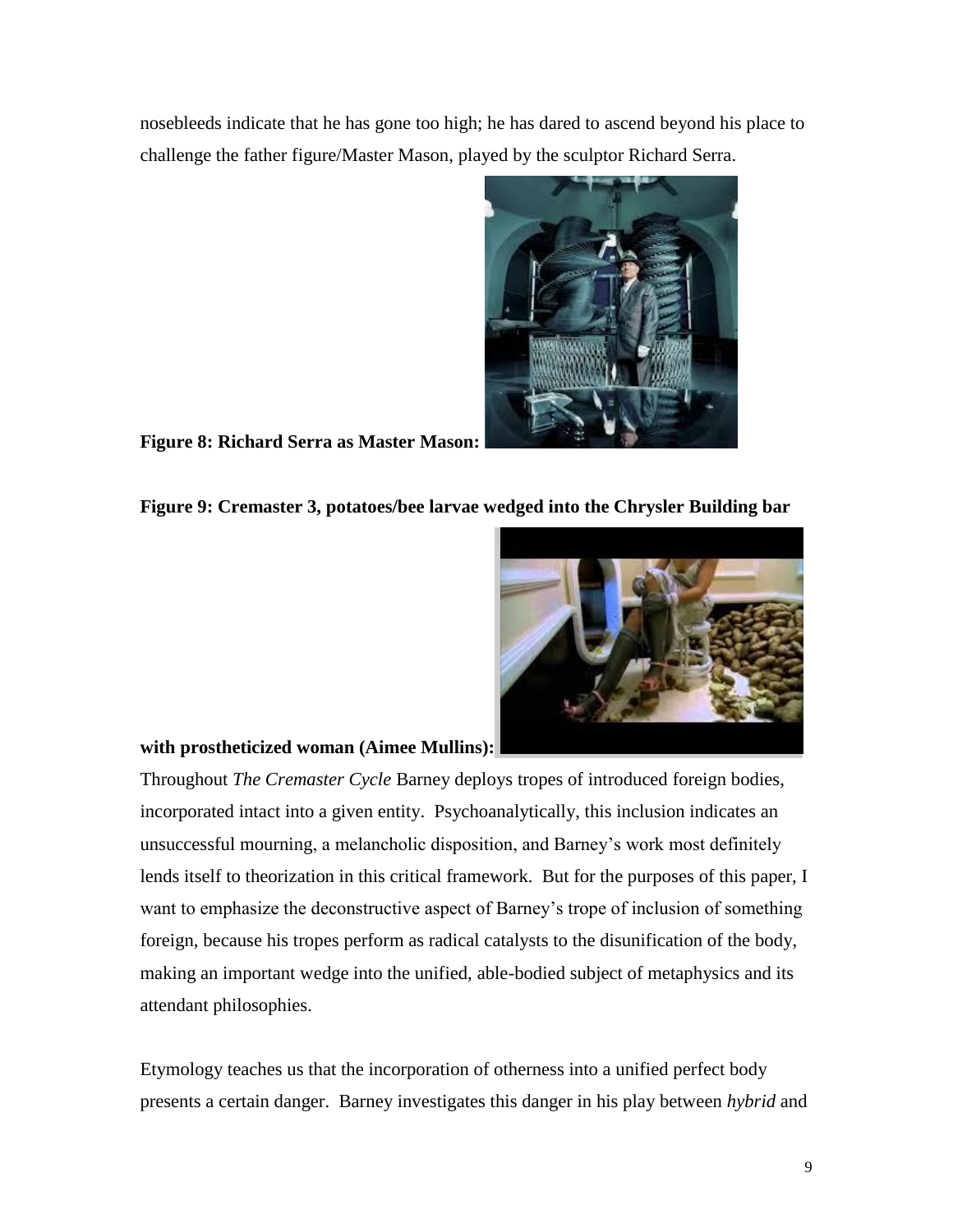*hubris*, which is a consciously applied figure throughout Cremaster cycle. **Figure 10: from Cremaster 2, Barney as Satyr; Bee-Woman:** 



The cheetah character played by Aimee Mullins is also a hybrid body.

In his earlier work, the *Drawing Restraint* series, Barney created the figure of "the Hubris" Pill"—which corresponded to a hybrid, prostheticized Subject. The Hubris Pill is the boost, the intervention, a kind of prosthetic jump- start which unleashes the body's potential. The distinctive shape of the Hubris Pill can be seen throughout Barney's work and throughout the Cremaster Cycle.

# **Figure 11: the Hubris Pill motif throughout Barney's work:**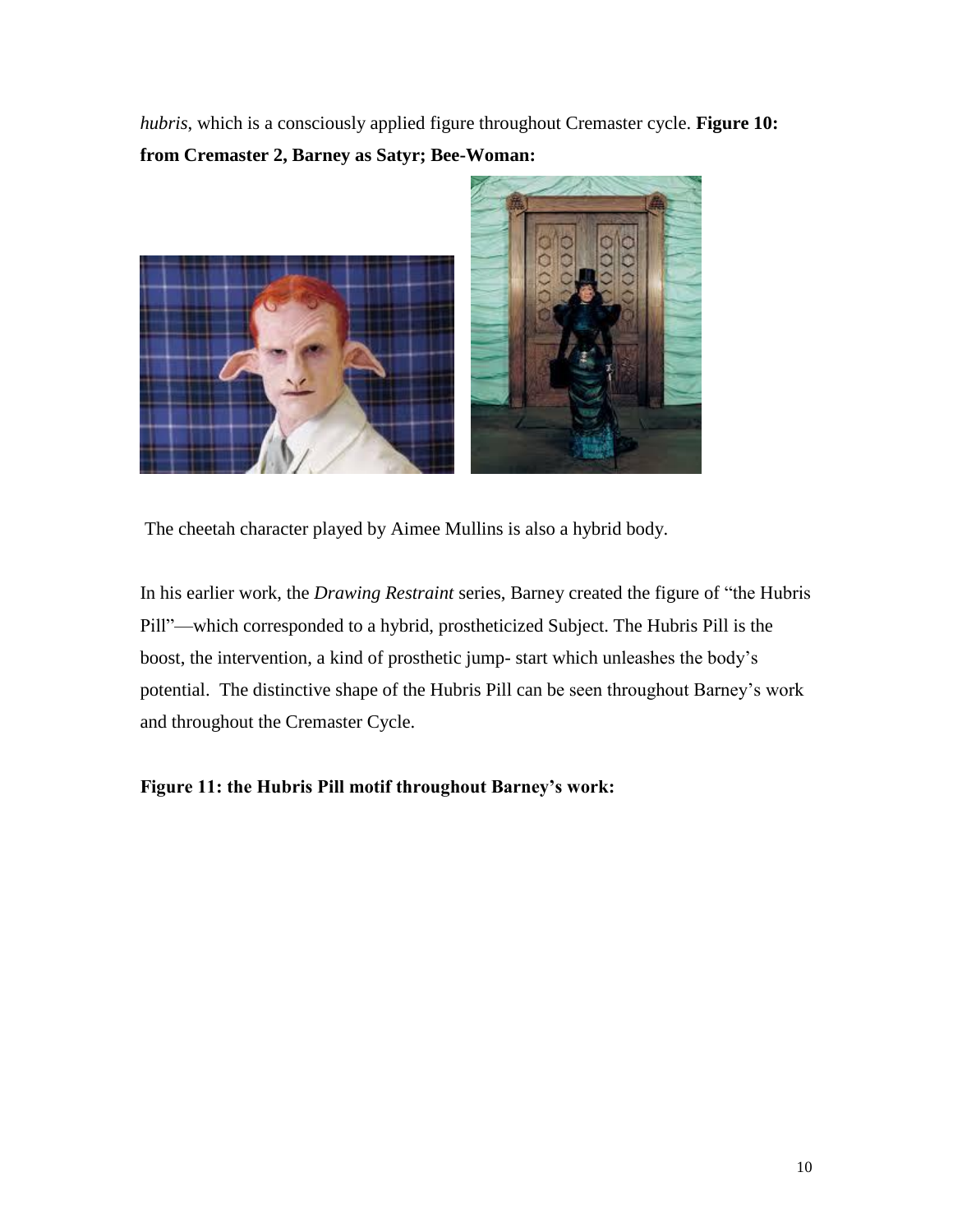

**Figure 12: director-woman character, Cremaster 1 (prosthetic shoe with hubris pill design for football field):**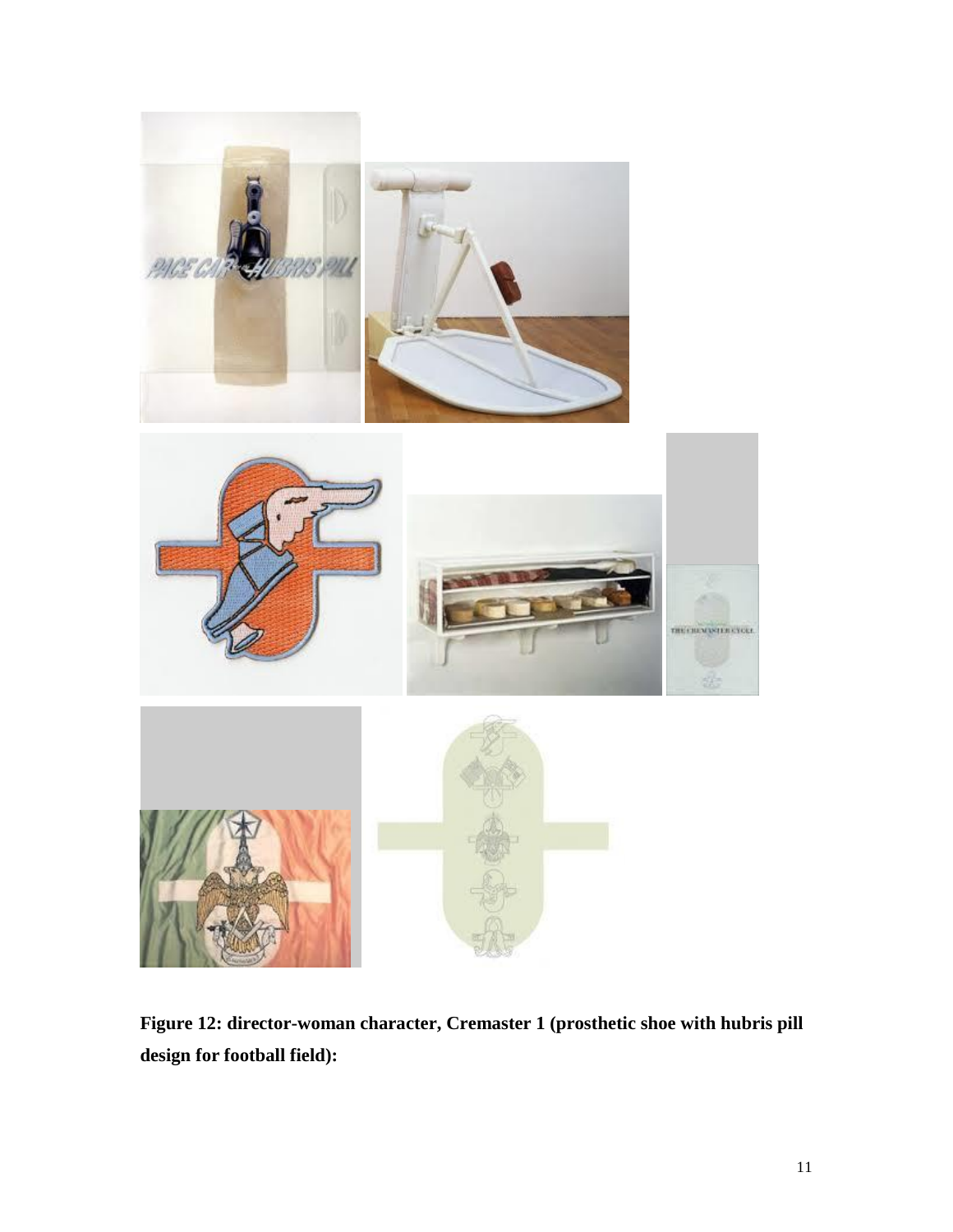

The Hubris Pill, steroidal and hybridizing, intervenes in a body, dis-assembling and adding a boost to that body's "ownness."

### Part II: Barney meets Derrida; the Political Imperative

The hegemony of the unified, coherent, living body postulated by metaphysics, kicked into gear by Plato, has worked long and hard to repress and renounce the disabled and the prostheticized body. These subjectivities—disabled and prostheticized-- are interchangeable in the metaphysical schema. Jacques Derrida's deconstructive play with the dynamics of text recognizes the corporeal metaphor of *logos*, or speech, idealized by Plato in his Dialogues. *Logos*, as a mode of expression, is pure, alive, unmediated; but when writing is introduced to accompany it (Derrida recounts Plato's retelling of the story of the Egyptian god who invented writing), it threatens *logos* with proximity to death and the artificialization and with the outsourcing of memory.

### **(projected on screen): (CITATION OF DERRIDA CITING PLATO):**

In describing *logos* as *zōon*, Plato is following certain rhetors and sophists before him who, as a contrast to the cadaverous rigidity of writing, had held up the living spoken word…

*Socrates* [to Phaedrus]: But to this you will surely agree: every discourse (*logon*), like a living creature (*ōsper zōon*), should be so put together (*sunestanai*) that it has its own body and lacks neither head nor foot, middle nor extremities, all composed in such a way that they suit both each other and the whole (264-c).

In this bodily sense figured in Socrates words, *logos* is complete; it needs nothing added, and does not want anything added. The dialogue of the Phaedrus is all about writing, and